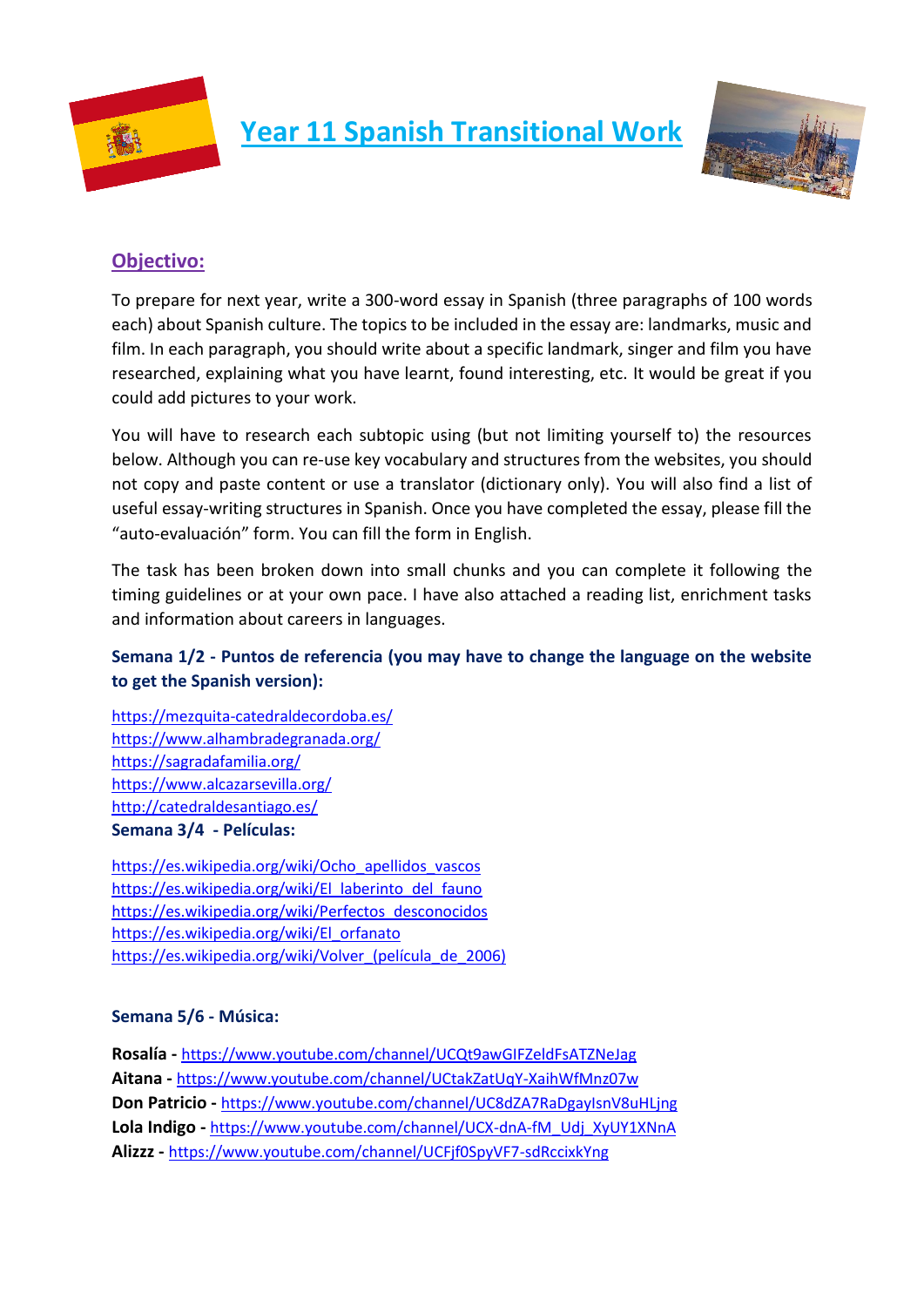#### **Useful Spanish essay phrases:**

- A manera de introducción, Podemos decir que: by way of introduction, we can say that
- Empecemos por considerar: let's start by considering
- Pasemos ahora a considerar: let's now go on to consider
- Sin embargo, cabe apuntar que: however, it should be pointed out that

• Habría que distinguir diversos aspectos en relacion con: we must distinguish between several diffferent aspects of

• Para entender lo que está ocurriendo resulta esencial: to undertand what is happening it is essential to

• Antes sería conveniente dirigir la atención por un momento a: we should first turn our attention for a momento to

- Otro hecho importante es que: another important fact is that
- Se debe recordar, además, que: besides, it must be remembered that
- Mi opinión personal sobre el asunto es que: my personal opinion on the matter is that
- Mi parecer: my viewpoint
- Mi criterio es: it seems to me that
- Me podría atrever a decir que: I would dare to say that
- Llama la atención del lector hacia: draws the attention of the reader to
- Se puede ilustrar con un ejemplo: it can be illustrated with an example
- Uno de los ejemplos más sorprendentes
- Casi podría decirse que: it could almost be said that
- No se puede negar que: it cannot be denied that
- Todo lleva a la misma conclusion que: everything leads to the same conclusion that
- Está por ver si: it remains to be seen whether
- No obstante: however
- A pesar de todo: nevertheless

• Sería conveniente pasar ahora a examinar las razones por las que: it is necessary at this point to consider why

- Es interesante observar cómo: it is interesting to not how
- Es evidente que: it is evident that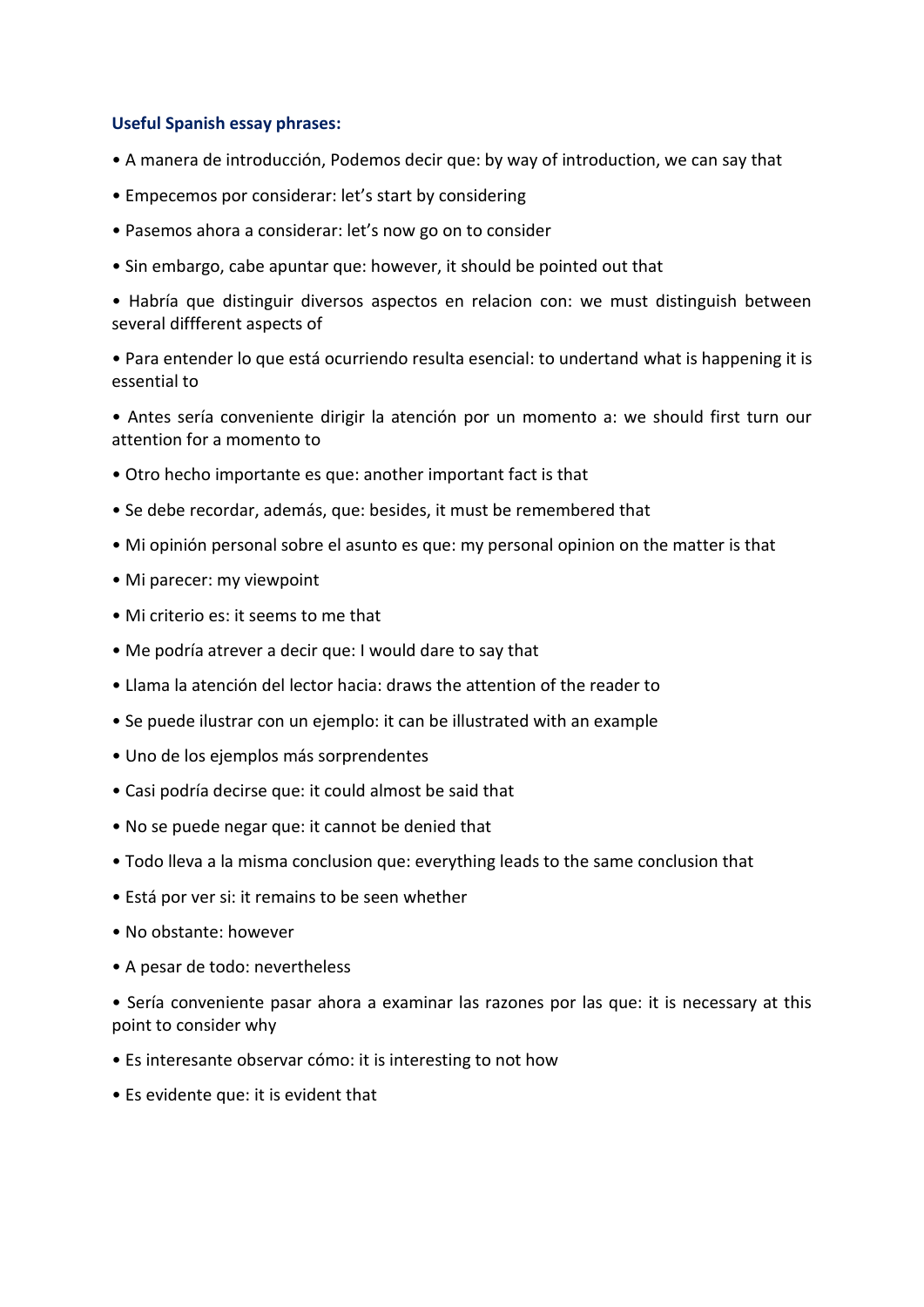|                                                                                | <b>Auto evaluación</b>                                                                   |  |  |  |  |
|--------------------------------------------------------------------------------|------------------------------------------------------------------------------------------|--|--|--|--|
|                                                                                |                                                                                          |  |  |  |  |
| Haga una lista de veinte palabras nuevas que aprendiste al escribir tu ensayo. |                                                                                          |  |  |  |  |
| 1.                                                                             | 11.                                                                                      |  |  |  |  |
| 2.                                                                             | 12.                                                                                      |  |  |  |  |
| 3.                                                                             | 13.                                                                                      |  |  |  |  |
| 4.                                                                             | 14.                                                                                      |  |  |  |  |
| 5.                                                                             | 15.                                                                                      |  |  |  |  |
| 6.                                                                             | 16.                                                                                      |  |  |  |  |
| 7.                                                                             | 17.                                                                                      |  |  |  |  |
| 8.<br>9.                                                                       | 18.<br>19.                                                                               |  |  |  |  |
| 10.                                                                            | 20.                                                                                      |  |  |  |  |
|                                                                                |                                                                                          |  |  |  |  |
|                                                                                | ¿Qué fue lo más interesante que descubriste sobre la cultura española?                   |  |  |  |  |
|                                                                                |                                                                                          |  |  |  |  |
|                                                                                |                                                                                          |  |  |  |  |
|                                                                                |                                                                                          |  |  |  |  |
|                                                                                |                                                                                          |  |  |  |  |
|                                                                                |                                                                                          |  |  |  |  |
|                                                                                |                                                                                          |  |  |  |  |
|                                                                                |                                                                                          |  |  |  |  |
|                                                                                |                                                                                          |  |  |  |  |
|                                                                                |                                                                                          |  |  |  |  |
|                                                                                |                                                                                          |  |  |  |  |
|                                                                                |                                                                                          |  |  |  |  |
| por ejemplo)                                                                   | En tu opinión, ¿qué gramática necesitas revisar antes del próximo año? (tiempos verbales |  |  |  |  |
|                                                                                |                                                                                          |  |  |  |  |
|                                                                                |                                                                                          |  |  |  |  |
|                                                                                |                                                                                          |  |  |  |  |
|                                                                                |                                                                                          |  |  |  |  |
|                                                                                |                                                                                          |  |  |  |  |
|                                                                                |                                                                                          |  |  |  |  |
|                                                                                |                                                                                          |  |  |  |  |
|                                                                                |                                                                                          |  |  |  |  |
|                                                                                |                                                                                          |  |  |  |  |
|                                                                                |                                                                                          |  |  |  |  |
|                                                                                |                                                                                          |  |  |  |  |
|                                                                                |                                                                                          |  |  |  |  |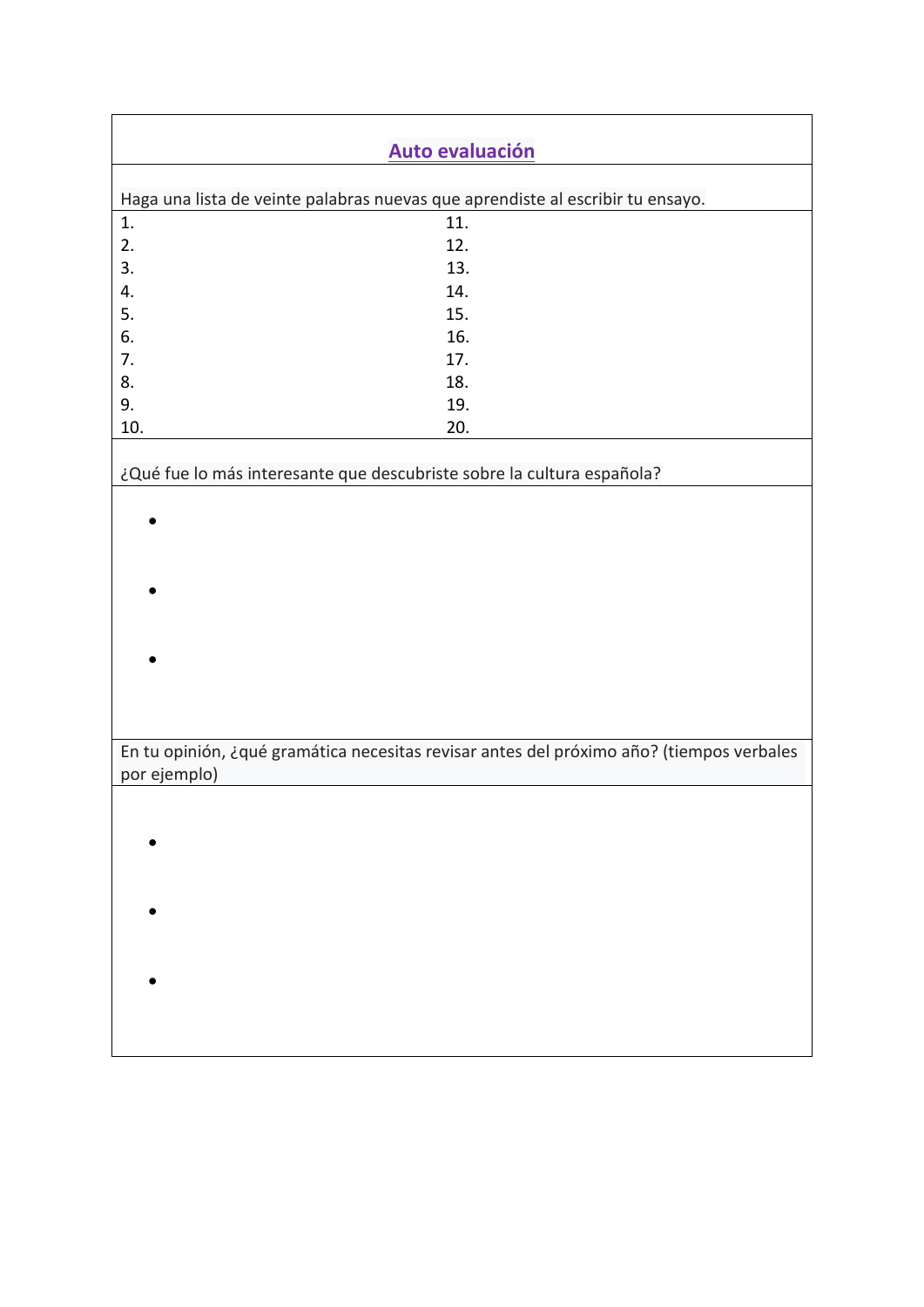| Task 1 - Check you can use a range of verbs in different tense |       |    |     |       |     |       |        |       |          |       |
|----------------------------------------------------------------|-------|----|-----|-------|-----|-------|--------|-------|----------|-------|
| Conditional                                                    |       |    |     |       |     |       |        |       |          |       |
| Future                                                         |       |    |     |       |     |       |        |       |          |       |
| Imperfect                                                      |       |    |     |       |     |       |        |       |          |       |
| Near Future                                                    |       |    |     |       |     |       |        |       |          |       |
| Present                                                        |       |    |     |       |     |       |        |       |          |       |
| Past                                                           |       |    |     |       |     |       |        |       |          |       |
|                                                                | hacer | ≟. | ser | estar | ver | pasar | hablar | comer | escuchar | decir |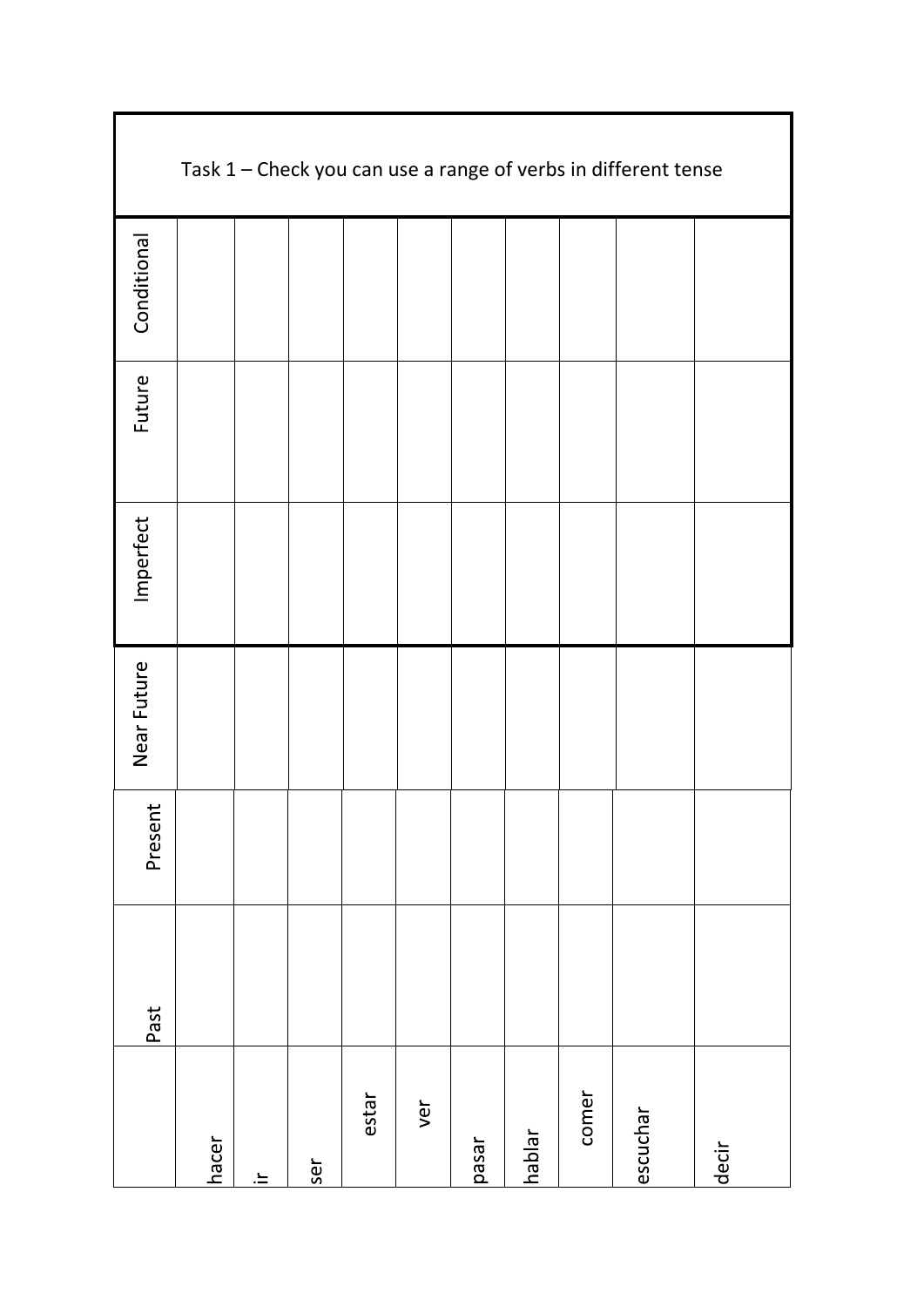# Complete the following 'diary' in Spanish for each week of the summer holidays.

*What did you do? Why? What was your opinion? It doesn't matter how uninteresting the week was, find something impressive to write in Spanish.* 

|          | ¿Qué has hecho? - What did you do? |
|----------|------------------------------------|
| Semana 1 |                                    |
| Semana 2 |                                    |
| Semana 3 |                                    |
| Semana 4 |                                    |
| Semana 5 |                                    |
| Semana 6 |                                    |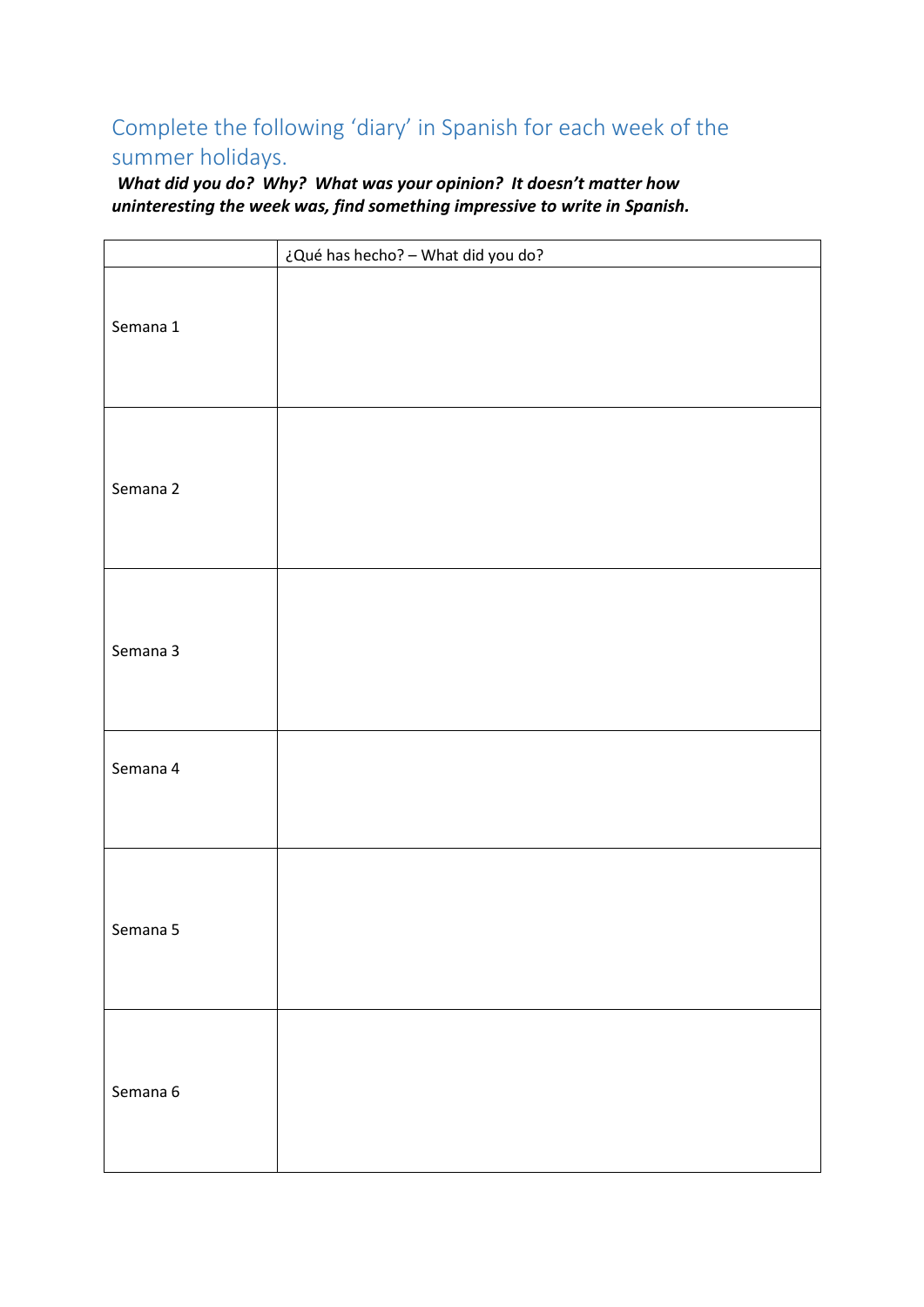## Read an article from a Spanish newspaper

Choose a topic that interests you (e.g. a film or sport you like)

Here are the websites for some Spanish newspapers:

<https://www.elmundo.es/>

<https://www.bbc.com/mundo>

Don't expect to understand every word. You might only recognise a few words or sentences. It doesn't matter as you are still developing your language skills.

Interesting words/phrases

## Watch the Spanish news (via the internet)

You won't understand everything – don't worry. It's very fast! Here are some Spanish TV channels where you'll find news bulletins:

<https://www.antena3.com/>

[https://www.canalsur.es/television/programas/andalucia\\_directo/detalle/33.html](https://www.canalsur.es/television/programas/andalucia_directo/detalle/33.html)

<https://www.canalsur.es/portada-2808.html>

Interesting words/phrases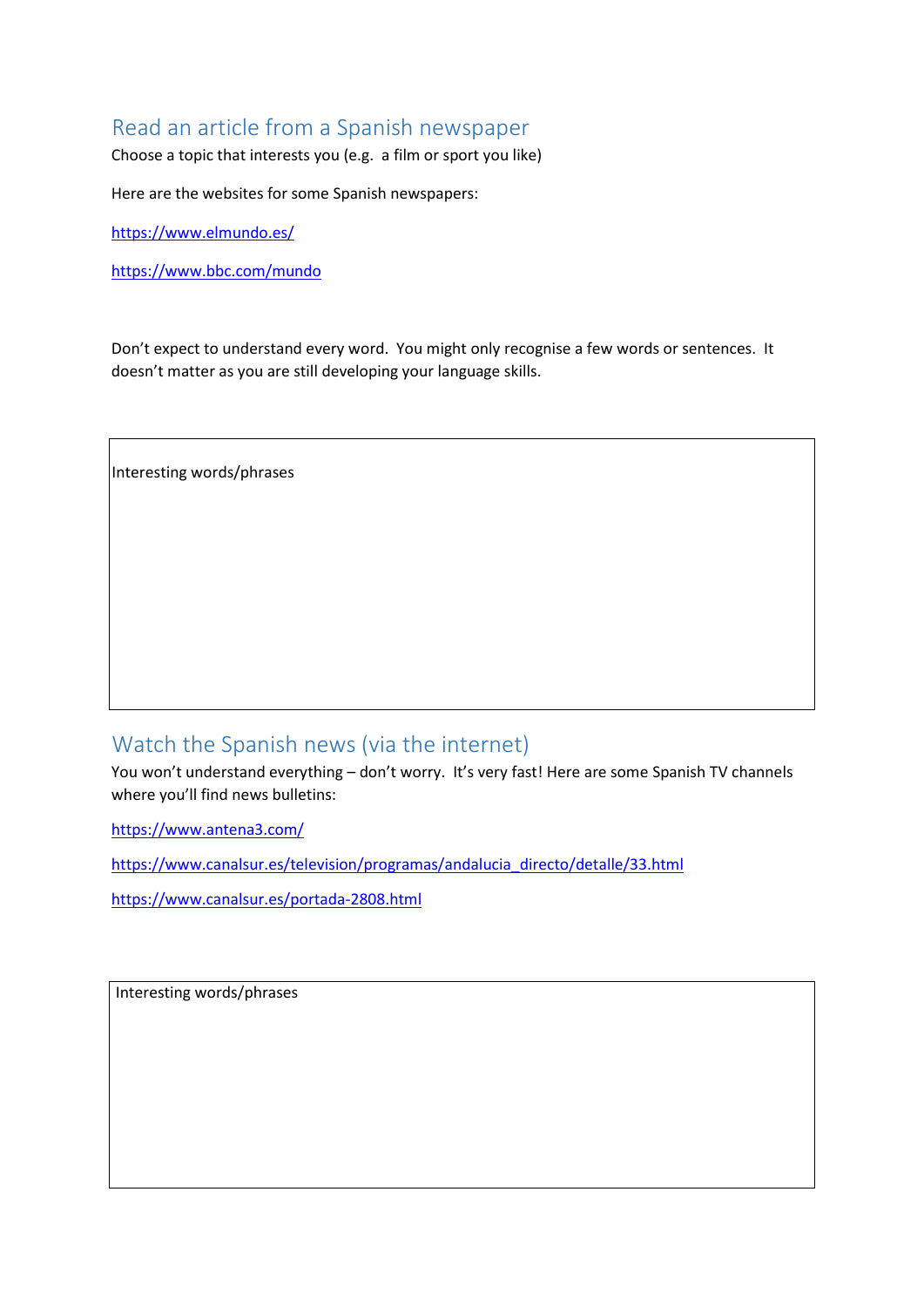### **Reading list and online resources:**

English Grammar for Students of Spanish by Emily Spinelli ISBN-10: 0934034419 ISBN-13: 978-0934034418

Spanish Short Stories: *Cuentos En Español* (New Penguin Parallel Text Series) by John R King ISBN-10: 0140265414 ISBN-13: 978-0140265415

https://londres.cervantes.es/en/library\_spanish/electronic\_library.htm The Spanish Institute's online Library - free access to a wide range of novels, comic books, newspapers and magazines

**Possible enrichment task**: create an account, choose an eBook, comic, article from a magazine and write a summary of what it was about.

#### http://www.wordreference.com/

Best online bilingual dictionary - ideal to practise translation

**Possible enrichment task**: use Wordreference to check words you don't understand. Make sure you pay attention to the context as one word can have different meanings. Write down all the words you look up and their meaning in the context you met them.

http://www.rtve.es/directo/la-1/

Daily news in Spanish (videos)

**Possible enrichment task**: Focus on one item in the news, write a title and make a list of new words you have learnt.

http://www.laits.utexas.edu/spe/

Great way to practise your listening skills

**Possible enrichment task**: work your way through the grammar/vocab points. Make notes on the points you study. Complete the exercises on line to check your understanding,

https://www.amautaspanish.com/study-spanish-online/exercises/beginner-N01-38.html Wide range of differentiated exercise to develop vocabulary and grammar skills **Possible enrichment task**: complete an activity every week. Keep a record of what you have learnt.

#### http://www.audiria.com/

Spanish podcast which covers grammar and culture

**Possible enrichment task**: improve your listening skills by listening to a Podcast a week. Write a short summary about the topic and make notes of the new expressions and words you have learnt.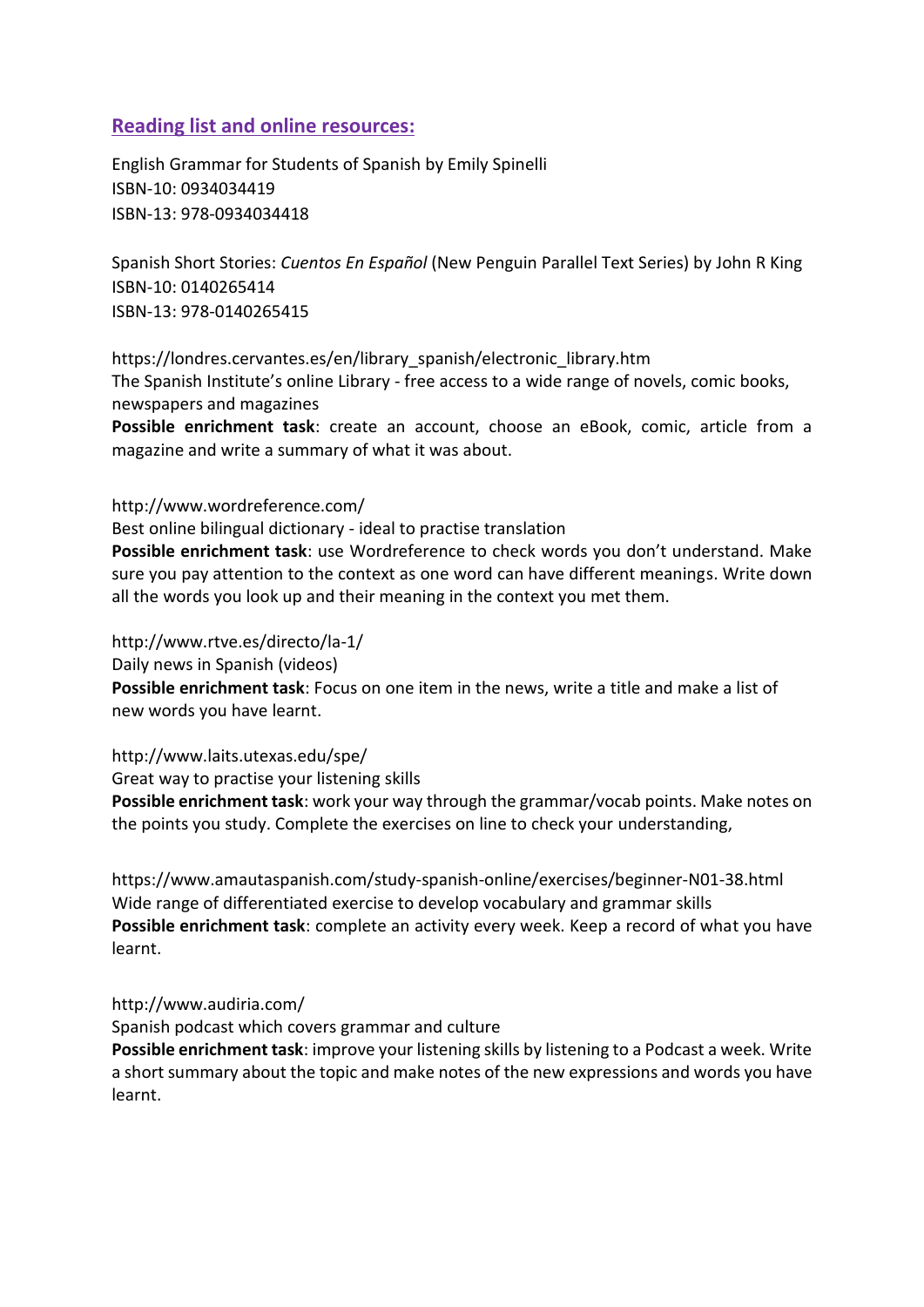## **Progression routes to future careers:**

**Language skills can be used in almost any career, and particularly in businesses that trade internationally.**

#### **Job options:**

Jobs directly related to a degree in MFL include:

- [Academic researcher](https://www.prospects.ac.uk/job-profiles/academic-researcher)
- [Interpreter](https://www.prospects.ac.uk/job-profiles/interpreter)
- [Political risk analyst](https://www.prospects.ac.uk/job-profiles/political-risk-analyst)
- [Secondary school teacher](https://www.prospects.ac.uk/job-profiles/secondary-school-teacher)
- [Translator](https://www.prospects.ac.uk/job-profiles/translator)

Jobs where your degree would be useful include:

- [Broadcast journalist](https://www.prospects.ac.uk/job-profiles/broadcast-journalist)
- [Detective](https://www.prospects.ac.uk/job-profiles/detective)
- [Diplomatic service officer](https://www.prospects.ac.uk/job-profiles/diplomatic-service-officer)
- [Education consultant](https://www.prospects.ac.uk/job-profiles/education-consultant)
- [English as a foreign language teacher](https://www.prospects.ac.uk/job-profiles/english-as-a-foreign-language-teacher)
- [International aid/development worker](https://www.prospects.ac.uk/job-profiles/international-aid-development-worker)
- [Logistics and distribution manager](https://www.prospects.ac.uk/job-profiles/logistics-and-distribution-manager)
- [Marketing executive](https://www.prospects.ac.uk/job-profiles/marketing-executive)
- [Patent examiner](https://www.prospects.ac.uk/job-profiles/patent-examiner)
- [Private tutor](https://www.prospects.ac.uk/job-profiles/private-tutor)
- [Publishing rights manager](https://www.prospects.ac.uk/job-profiles/publishing-rights-manager)
- [Sales executive](https://www.prospects.ac.uk/job-profiles/sales-executive)
- [Tour manager](https://www.prospects.ac.uk/job-profiles/tour-manager)

Remember that many employers accept applications from graduates with any degree subject, so don't restrict your thinking to the jobs listed here.

#### **Work experience:**

Many modern language degree programmes offer a year studying or working abroad. If you choose to undertake a work placement during this year, try and find one in a career that you're interested in and take the opportunity to develop skills specific to that job, as well as your proficiency in the language.

Any time you can spend abroad perfecting your language skills will be helpful, and you may be able to find a temporary job that allows you to do this. Teaching English or working in the tourism sector can be good options.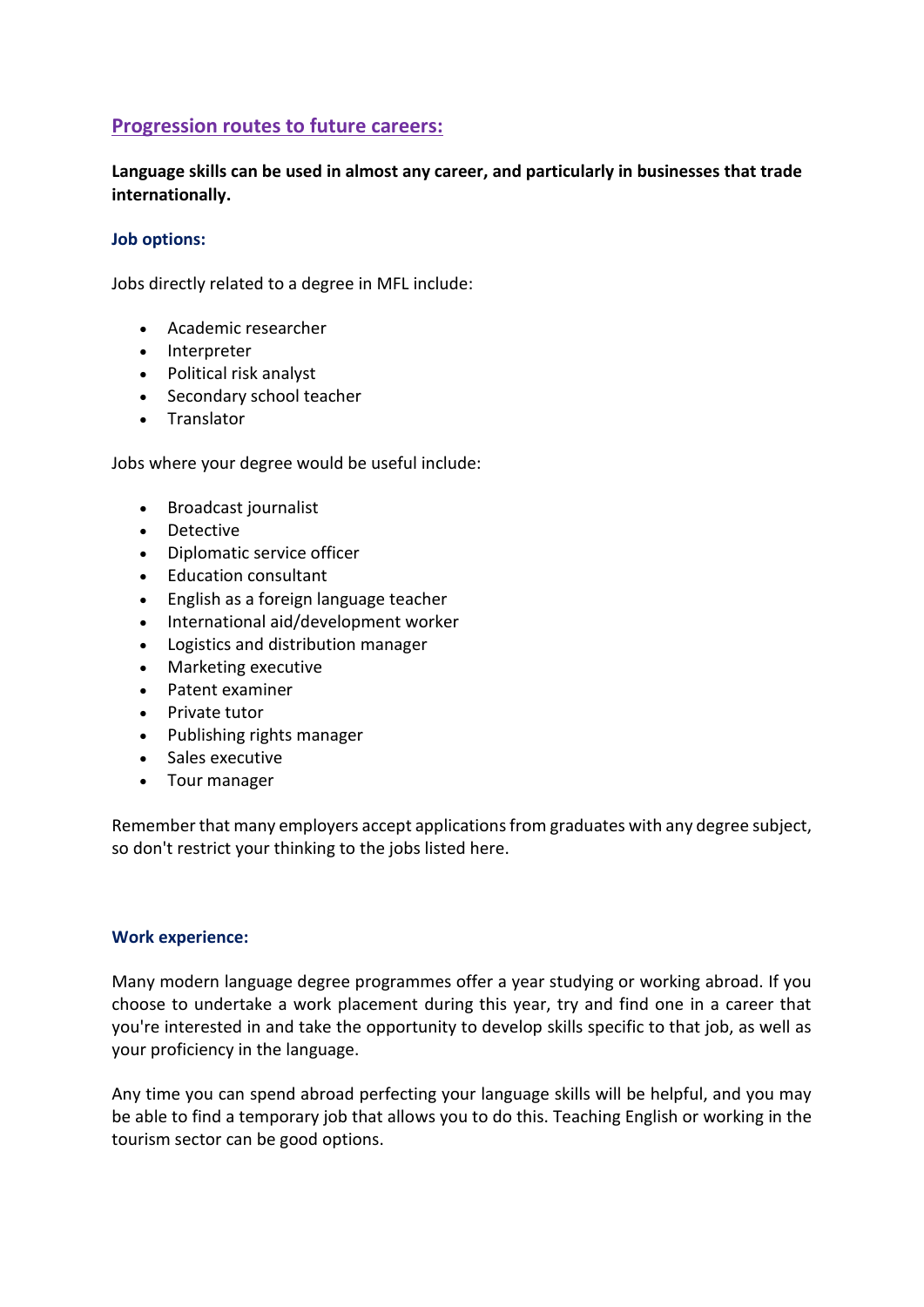If your aim is to move into translating or interpreting, you may want to carry out some work on a voluntary basis in order to build up a portfolio of experience.

Experience in areas such as administration and IT will also be useful for many jobs that use language skills. Registering with a suitable employment agency can help you in your search for work.

#### **Typical employers:**

Some modern language graduates work on a self-employed basis as interpreters or translators. However, many others are employed by companies who trade or offer services internationally, or to non-English speaking customers and suppliers.

Language graduates are therefore employed by a wide variety of employers and sectors, including:

- business services
- charity work
- engineering
- media
- museums and libraries
- public administration
- teaching
- tourism
- transport and logistics.

#### **Skills for your CV:**

Studying a modern language degree will help you to become a good communicator (both orally and in writing), and will also give you the skills to:

- effectively gather, assess and interpret information
- lead and participate in discussions and groups
- organise your workload to meet deadlines
- develop opinions and propose ideas
- read pages of text and pick out the essential points.

Spending a year abroad during your degree helps you to develop cultural awareness, adapt to new and changing surroundings and to work both in a team and independently.

In an increasingly global jobs market, these skills are highly valued by employers, whichever career you go into.